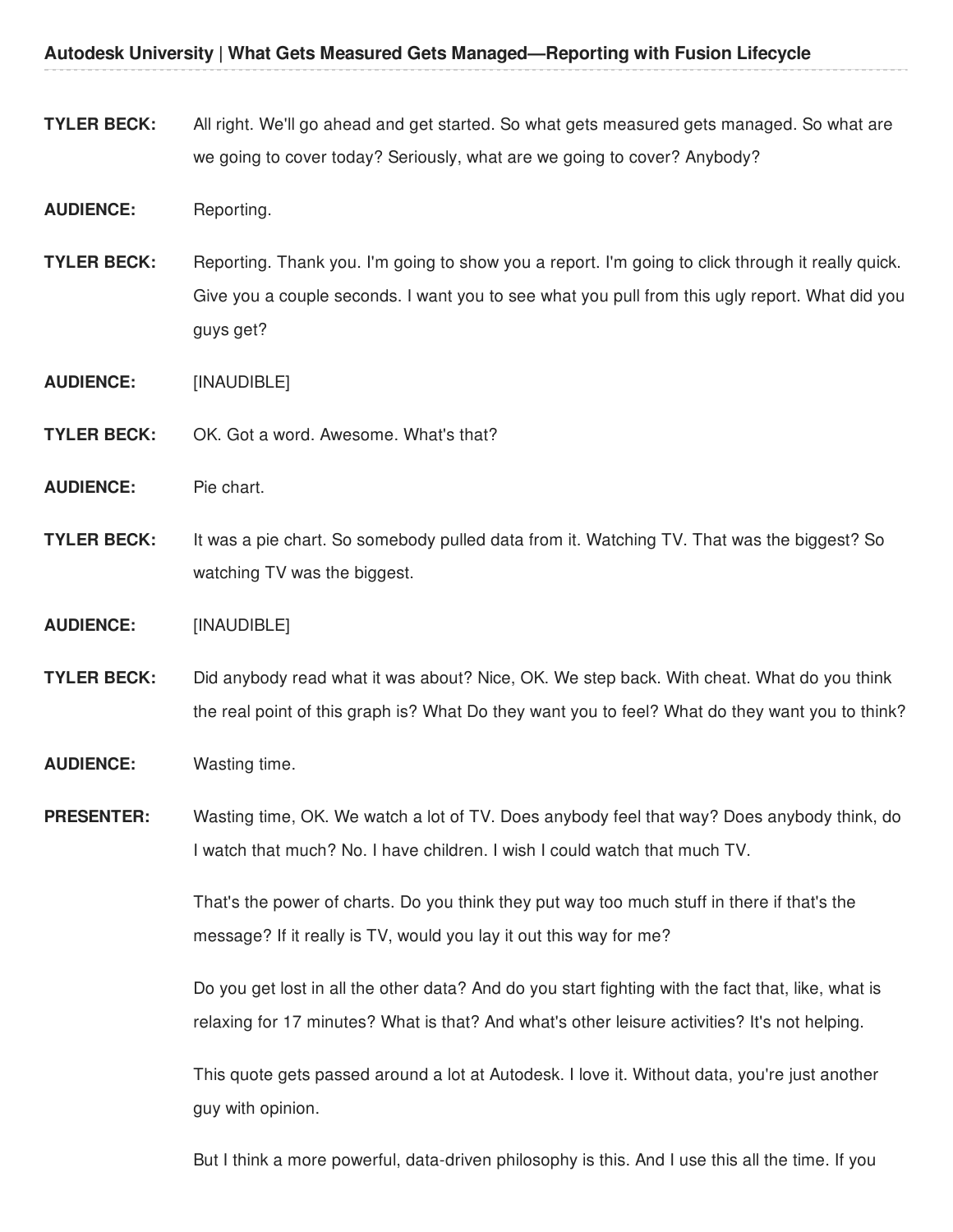want to win an argument, a data-driven argument, this is it. 60% of the time.

I will say when I was doing a PLM implementation with a company a few years ago, I was working for that company. We were 10 years into this implementation.

So that number describes how well it was going. It wasn't going well. And we used this all the time. But it was more like, 20% of the time, blank works every time, And that's how we talk [INAUDIBLE] PML.

So little bit about me. I'm Tyler Beck. We're talking about reporting today. And I'm a technical marketing manager.

I focus on Fusion Lifecycle and then some of the other Fusion platform tools, like our IOT tool. And we have a configure, price, quote tool. And then I help out a little bit with our Fusion 360, which is our CAD solution that's part of the platform.

If you guys haven't played with that stuff, it's phenomenal. I'm an old [? Saltworks ?] guy. And I'm really excited about how it's maturing and what it's offering in a cloud tool. So if you haven't, it's a free trial. Check it out. It's really neat.

I'm in San Francisco. I'm coming from industry. From before, I worked as a CAD administrator and an engineer. I was doing PLM input implementations we had PDM, several different PDM systems we were implementing and working with. And now with Autodesk.

Today we're talking about-- let's go through some basics real quick. Who's done a report in Fusion Lifecycle That's great. And who has Fusion Lifecycle Same folks, pretty much. OK, cool.

So forgive me if it's a little basic. I want to run through creating charts and then get a little more advanced. And then we'll step back and talk about, how do you create reports that actually tell a story, that convince, that persuade, that type of thing, and look at, what's a decent report? OK, safe harbor in case I incriminate myself by talking you about future releases.

OK so, just a tiny bit about my background. I came from Utah before I moved to San Francisco and I got into ski mountaineering and ski racing. And it looks ridiculous when you're doing it, people running uphill. It's like they didn't know you could just pay somebody to ride a lift. It's ridiculous.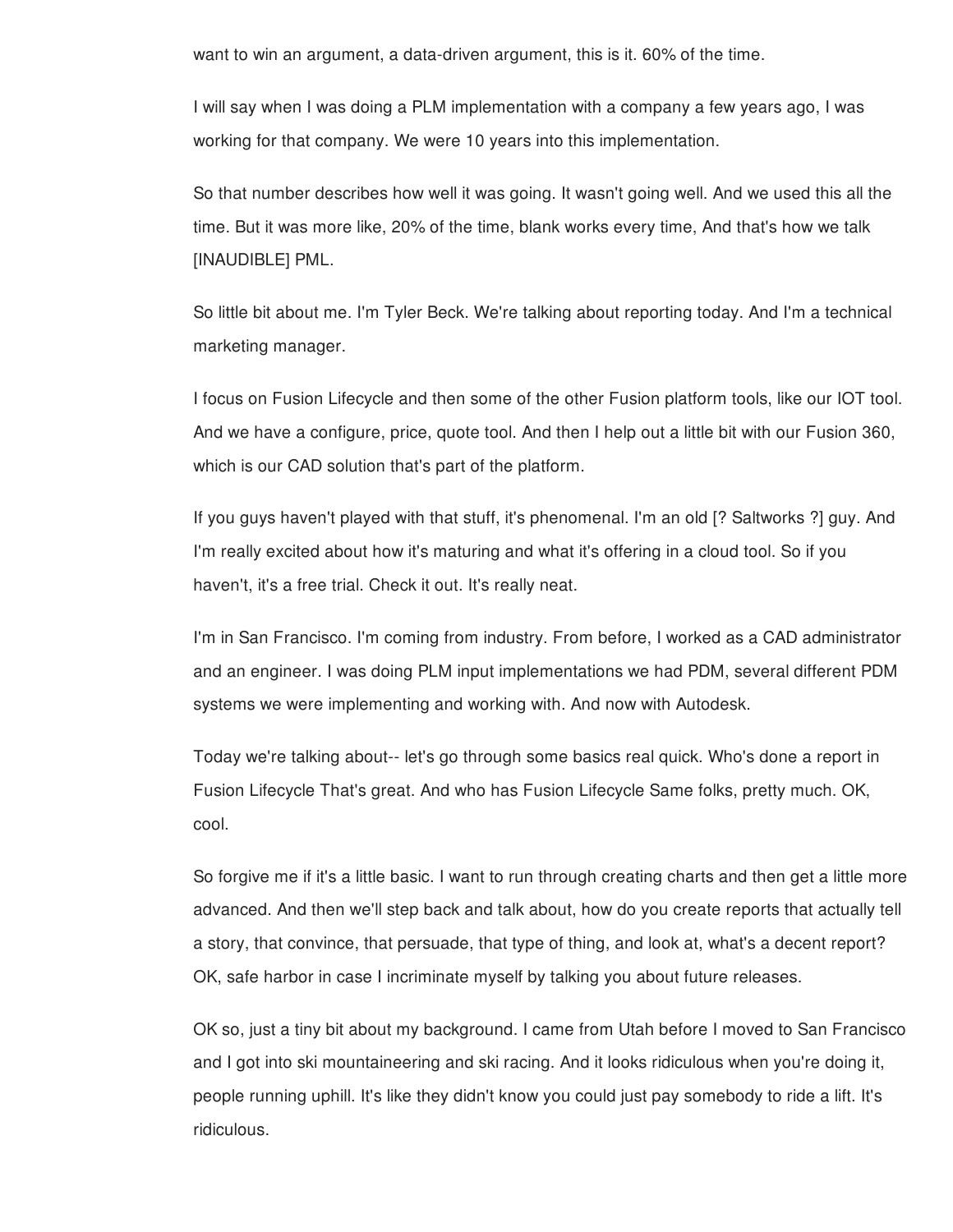So I got into this and I was the slowest guy. I did a race. And I came in almost last. And I made up my mind that I was going to get on the podium in the rec league or whatever. Or I was going to get a really good time.

And when I was training, I thought I looked like this. I looked more like this when I was training. But I was busy. I had a full-time job. I had children, a family that I'm passionate about.

So training was crucial. But I didn't have a lot of time. So I was adamant about tracking things down to the T.

I was the guy with the heart rate strap. I tracked every minute I trained. I get 10 to 15 hours of training a week.

But I was able to follow this. And the thing that I found fascinating was, I'd say I've been training all week. I'm going pretty hard. And then I look at my calendar and I'd see like, huh, in that middle week there, like I haven't trained for three days.

But I just said I've been training all week. Our engineering change orders, we close them out pretty quick. Actually, they're a lot longer than we thought.

So I love how data, when you start going beyond collecting, to measuring it, that you start managing it. Maybe look at it a slightly different way. Who budgets in their house, house budget? OK, who knows they spend more money when they're not budgeting? Who who spends a lot when they don't pay attention?

Anybody? Definitely me. Yup. So same thing. You stop measuring it. Doesn't matter. Oh, we're fine. We haven't spent that much-- until you see the bills.

So we already did that. Talked about creating a report. So first, let's get into the basics real quick. We'll do that. And then we'll circle back and get into some more advanced topics with reporting.

So I will try to go through this a little bit faster, because I created a video for you guys that explains this functionality getting started with reporting. So I know that you don't have to catch all of it as we go through it. That's OK. So the dashboard, this is personalized to you. How many can you have on the dashboard?

**AUDIENCE:** Nine.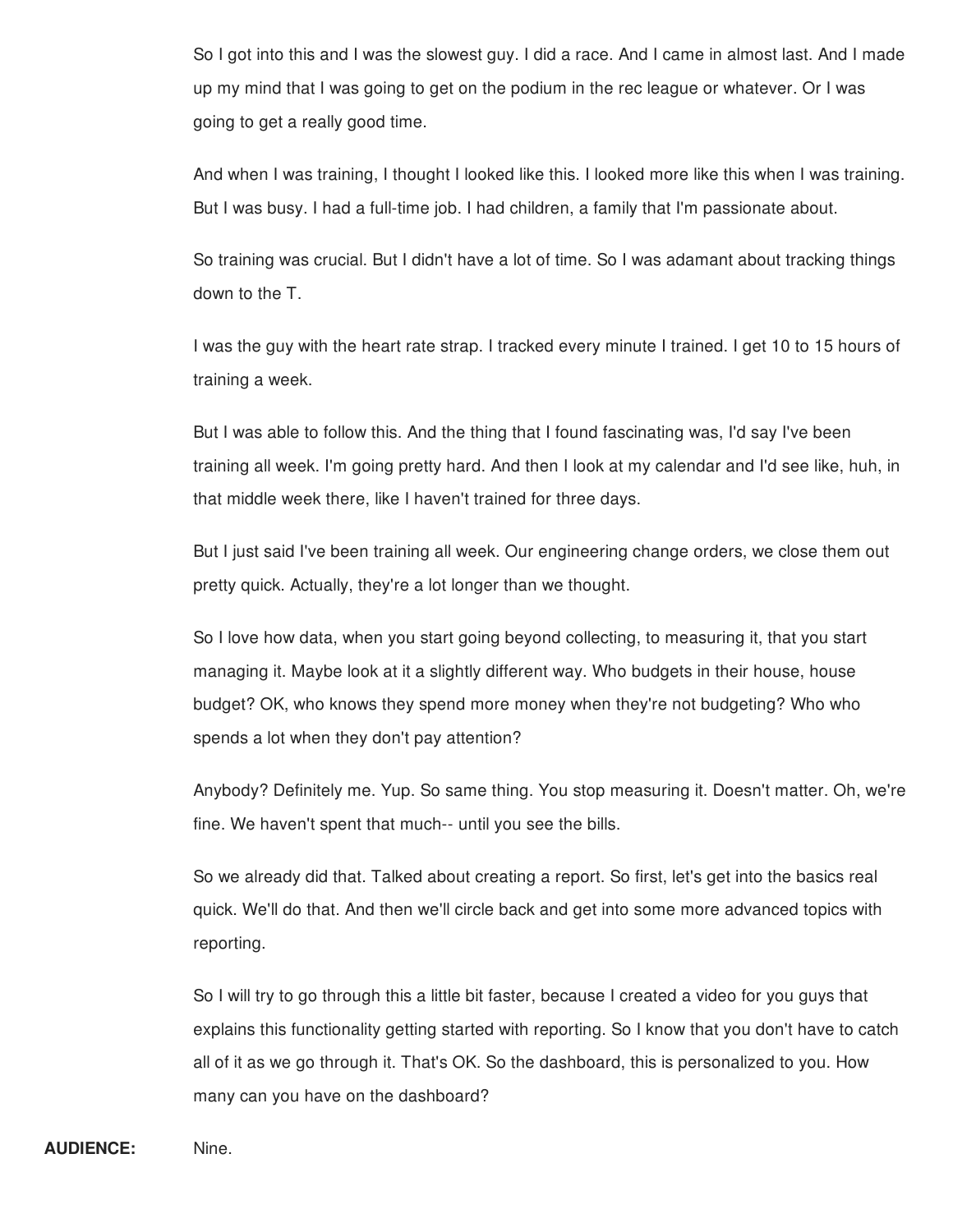**TYLER BECK:** Nine. Thank you. I would have given you a *Star Trek II* Blu-ray. But we turned it into lost and found. That would have been your prize.

> So you edit that chart. And you can pick up to nine. We did a poll in one of our webinars. And guess how many people use? Three.

So that seems to be like the sweet spot for people. But you can add more, obviously. Adding a chart is easy. You select it.

And I notice that the reports that I can select from is smaller than my whole reports list. I have like 150 reports in my report space. But I see 20. Why? Why is that? That's weird.

Nice, there's charts. So I don't have all charts in my report workspace. Great. So I can. Of course, add one of these, too.

So let's look at the report's workspace. All right. I'm going to create a chart just to begin with. And then we will get into the nitty gritty after that.

We can do an item in [? BOM. ?] You have to do it based on a workspace. Again, think of this as a friendly review if you're familiar.

OK, so some of these topics-- report name is crucial. The description is really friendly when your workspace starts to pile up with reports. And then if you have global reports and shared reports across the organization, descriptions are crucial. You're being friendly to your neighbor, to yourself, when you're looking at a bunch of different reports. So that description can be pretty important.

I'm going to open one. And we'll look through that. That will save us a little bit of time. [INAUDIBLE]

So I can edit an existing report that I did recently. There's the description. When you're first doing your chart report, not a bad idea to do a limit. Do like 100. Do 10.

If you are pulling a lot of data, on the first report, first draft, don't let it chug when you've got thousands of records. Maybe limit it just for your test.

And then private report. One question that came up in the forums was, how do I share to certain people, but not to the organization? How do you do that? That's a good question.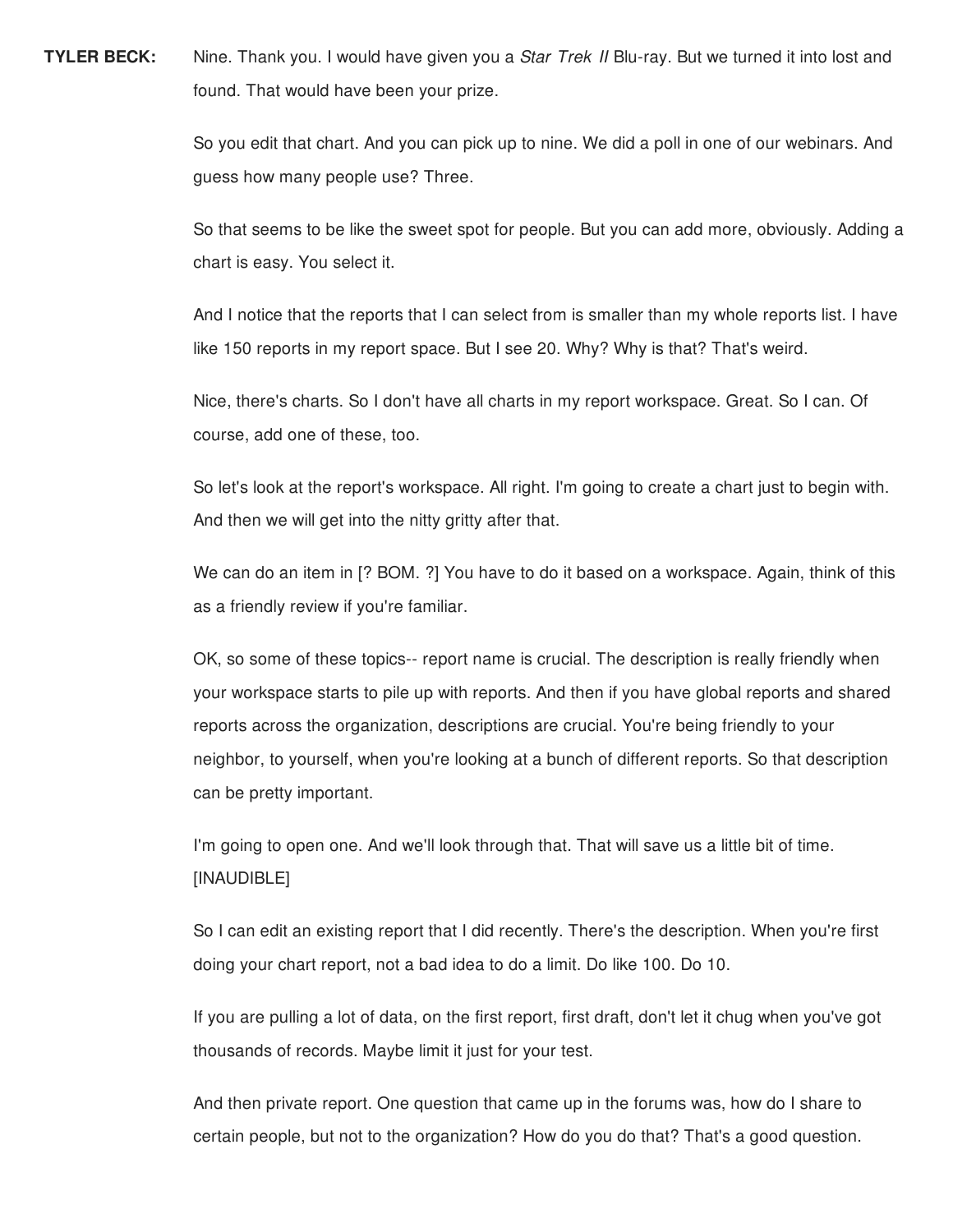So private, that stays right in my workspace only. And then public is like it sounds. Everybody in the organization that logs in gets it.

Shared, if I select that, then I can choose. I have a bunch of people in my workspace. I have like two.

So I could send it to my fake friend or me. So with shared report, you can send it to anyone in your organization. So if you have more, more users than I do in this particular [? tenant-- ?]

OK, here's a got you. If you want to do charts, you have to do a group. You have to enable this. If you don't, it's going to be a different type of report. And we want that. So I'm doing it by **Lifecycle** 

And here's another got you that kind of threw me the very first time I was creating reports in Fusion Lifecycle is turning on this aggregation. That's important. Again, I did make a video if you'd like to review, go through each one more in-depth.

So as I scroll down, when I hit Save, it will, of course, warn me of anything I forgot. One of these is making sure my chart type-- if I want a pie, a I want a column-- this chart title is what goes in the white space of the chart.

So it can be very helpful when you're looking at the chart. It explains. And then, of course, you can add labels and even a baseline. So I'll show that in just a little bit. So that's creating the chart.

And let's look at the chart itself. That's not awesome. But it tells me what I think I need to know. How many of my items are in production state versus unreleased versus in working states? So big takeaway half of my stuff, or really half of it still in working.

Now, of course, you can manipulate this pie chart. And that's nice when you're trying to visualize data. But it's not adding a lot of value on this particular one. Maybe going to 2-D is going to be a little more helpful, and then breaking this apart. So that's creating a chart.

So let's get into it. When we look in to our reports, got my report workspace. And there's three types. What are they? Can have a chart.

## **AUDIENCE:** [INAUDIBLE]

**TYLER BECK:** Yes, you can do 3-D visualization, a graph. What else can you do? Sorry. Right here. What are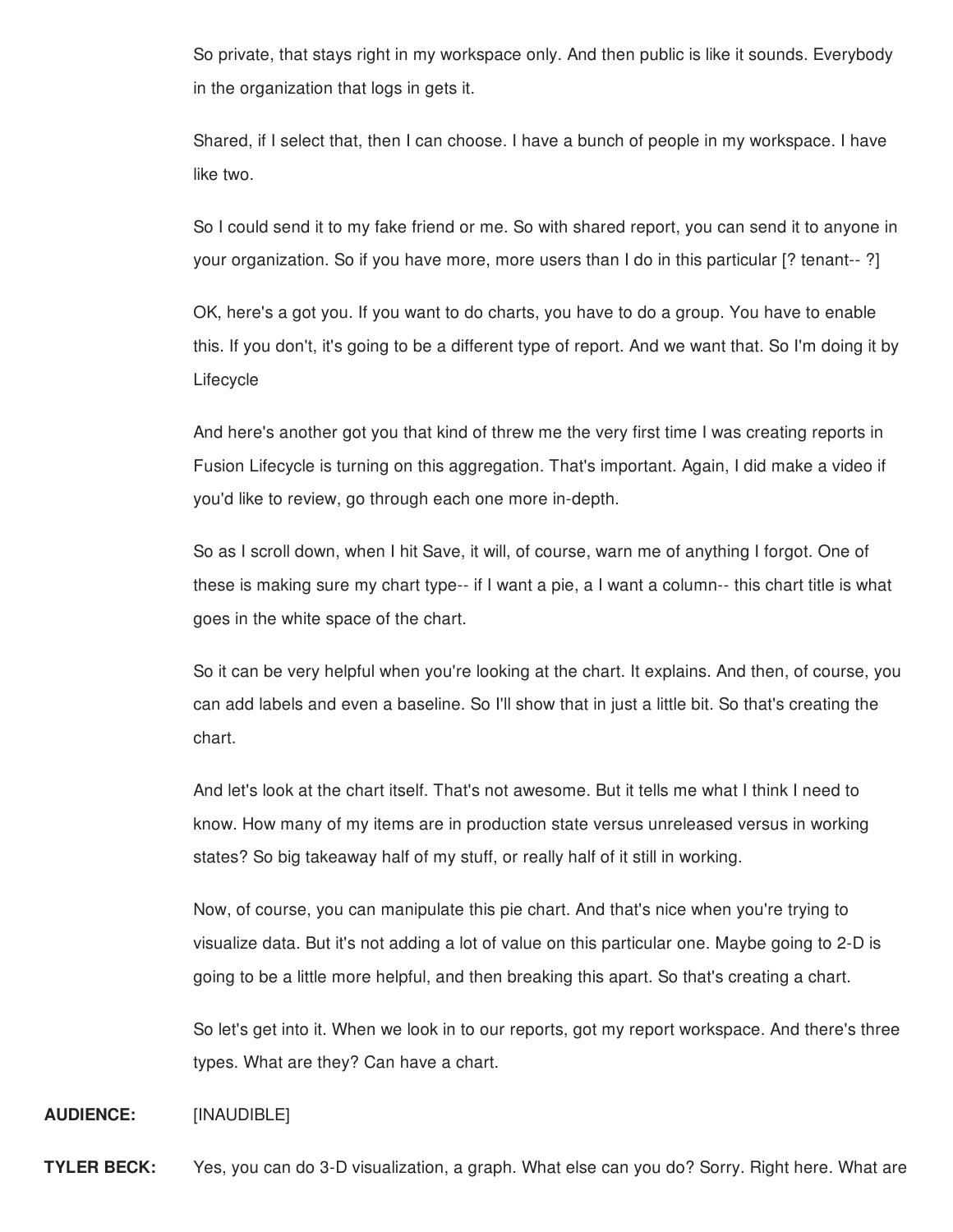those? You can do those three.

## **AUDIENCE:** [INAUDIBLE]

**TYLER BECK:** Yeah, Excel and HTML, nice. Why do you use those? Excel is kind of obvious, You want to be able to share it and manipulate it. It's great for importing, exporting data, your BOM imports. That's terrific.

> HTML, super fast and friendly. And it's got this cool little option when you do this report. It's got this shortcut. If you click on that, that takes you to the item. Really cool.

And you can jump back. Now you can refine this even further. And we'll get to that a little bit later today.

Now I bumped into this the other day. That sweet shortcut I was going to show you is gone. And it wasn't 2:00 a.m. last night when I was prepping for this. Or maybe it was.

Why did it go away? Why, on some charts is it not there, and then others it is? Why are some HTML reports smarter? Any guesses?

So back to what I had. If you create a report-- so this one-- you going to run for me? That one doesn't have it. What's that?

**AUDIENCE:** [INAUDIBLE] OK. It has Grouping turned on. Grouping meaning I made a 3-D chart. So you probably are making the call.

> You make an HTML-friendly one or you make a 3-D visual-friendly one. It's not that dire, obviously. It's not that big a deal.

But is there a way that you could make the cool HTML one and then not waste all that effort, and then just make your cool 3-D visual one, have two different ones? What's the workflow for that?

**AUDIENCE:** [INAUDIBLE].

**TYLER BECK:** Clone. Thank you. So you just make your HTML first. And that's a good workflow.

I was on the call with a PLM ninja the other day, with [? Bashian ?] Martinez. He's in our support group and our street team, super smart, super nice. If you ever need help, maybe you've talked to him already--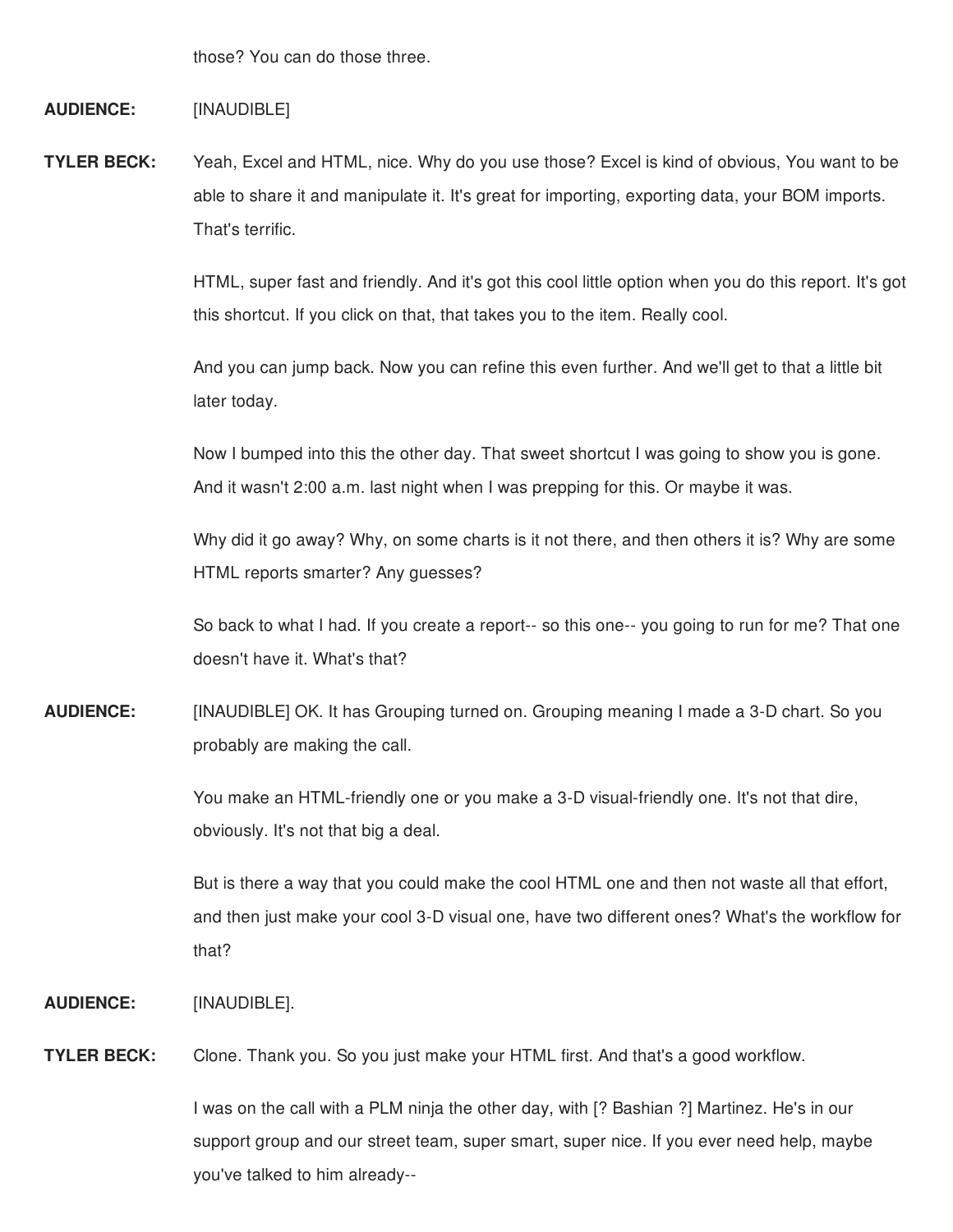But we were talking about creating a report. And he had never done it. I'd never done it.

And I was like, hey, do I have to do scripting to do this? I've been wrack my brain how to achieve this. He's like, I don't know. Let's play with it.

So what did he do first? He made an HTML first. He didn't even go to charting yet. He was just like, let's see what these records look like at all. He made that first.

And the data looked pretty good. And then he cloned it. And then we started playing with the 3-D visuals. And it took us four or five to get the right message, the right data showing in that report.

Let's about popular reports. These are the reports that are trending on Twitter. They're a big deal, really big deal. So clicker not working?

OK, one of our most popular-- I heard this from [? StreetTeam ?] from Tony in our technical sales team. This is one that just speaks to people. And it's helpful.

And this is one of those things we really wanted to see at my last company. But we had created a homegrown solution for change orders. Quality had its own homegrown solution. Our PLM was supposed to bring in CAD data. And that's all it was doing.

And so we weren't getting any of this important data. We were doing it all manually. We had whiteboards. That's really what we were doing.

Change orders by reason, being able to see that. And I'll show those maybe in a separate video, just that setup, if you're interested. But I'm going to refine one of these in a minute.

So, change order, seeing by column and by reason code and workflow. This is the same concept, grouping it, but understanding if it's approved, ifc it's still in the create state or if it's being fast-tracked. The Project, Task, Workspace, Milestones, so tasks relating to your milestones-- those are some cool reports that you should definitely check out. Those are crowd-pleasers.

But let's go a bit further. And when you're trying to figure out what reports are going to help your team, help your company, this is from [? Siersha. ?] She's in our consulting group.

She talked about this at one of our PLM boot camps. She was talking about quick wins. She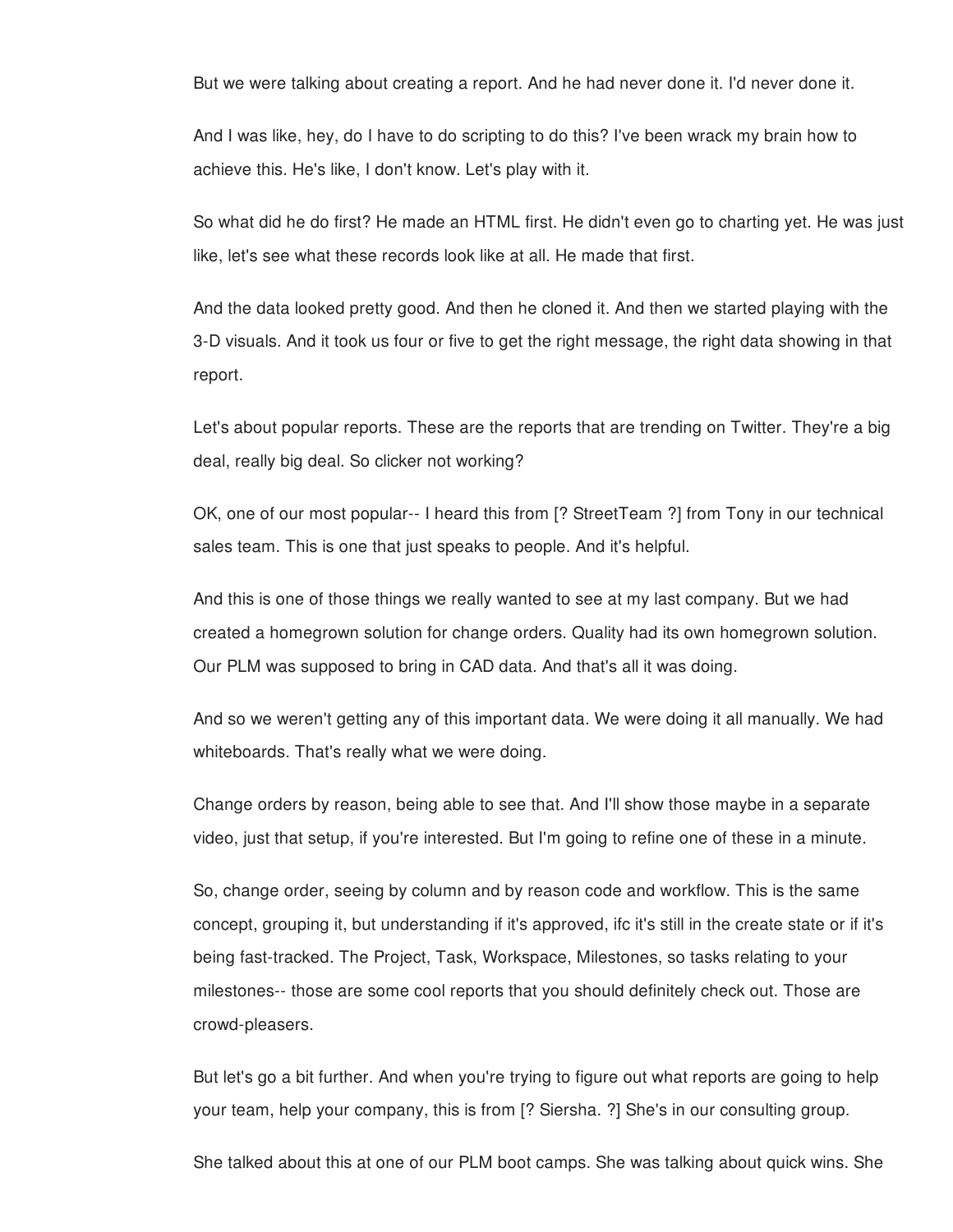actually presented this afternoon already. So go back in time and watch her presentation. Is really good. Or you can watch it on Demand if it got recorded.

Quick wins-- what's a quick win? It's basically just setting up a workspace in your company that's low-configuration. It's fast, it's visible, and it can actually be useful across the departments. And a big part of that is setting up a workspace with your reports in mind, almost working backwards.

So finish line is having a report that talks to my C-levels, talks to my executives, talks to the quality manager, talks to the people I need it to. I'm going to build my workspace with that in mind. It's measuring my key performance indicators.

And I loved her language. It was, create the reports soon after, or immediately after you've done your workspace. You want to show wins with your PLM tool. And maybe an example might be issue resolution, something so simple as counting up tickets within the organization, whether it's for customers, whether it's even internal service items. Whatever it is, if it's an issue resolution, that could be a great example of a quick win workspace that you then report on.

Maybe this is an example of a quick win. If we were doing audits against our suppliers, we're managing just a supplier list within Fusion lifecycle. And I want to run reports against our suppliers and see who's been audited. Who sucks? I want to scorecard everyone.

That's one way to think of it. And some cool tips, that if you were in Brian's presentation, he went through this. He alluded to this.

So if I do my audits, I'll look at those real quick and pull the HTML. And I'll get a feel for all the different audits that have happened. Now before I created this report, how else could I have gotten this data in an effective way?

I'll give you \$1,000 if you don't use the reporting tools to tell me which suppliers have been audited. How would you do it? Tony, you can't play at all. How could you do that? What's a way that you can search through all your records and see who's been audited?

## **AUDIENCE:** [INAUDIBLE]

## **TYLER BECK:** OK, like in the left panel?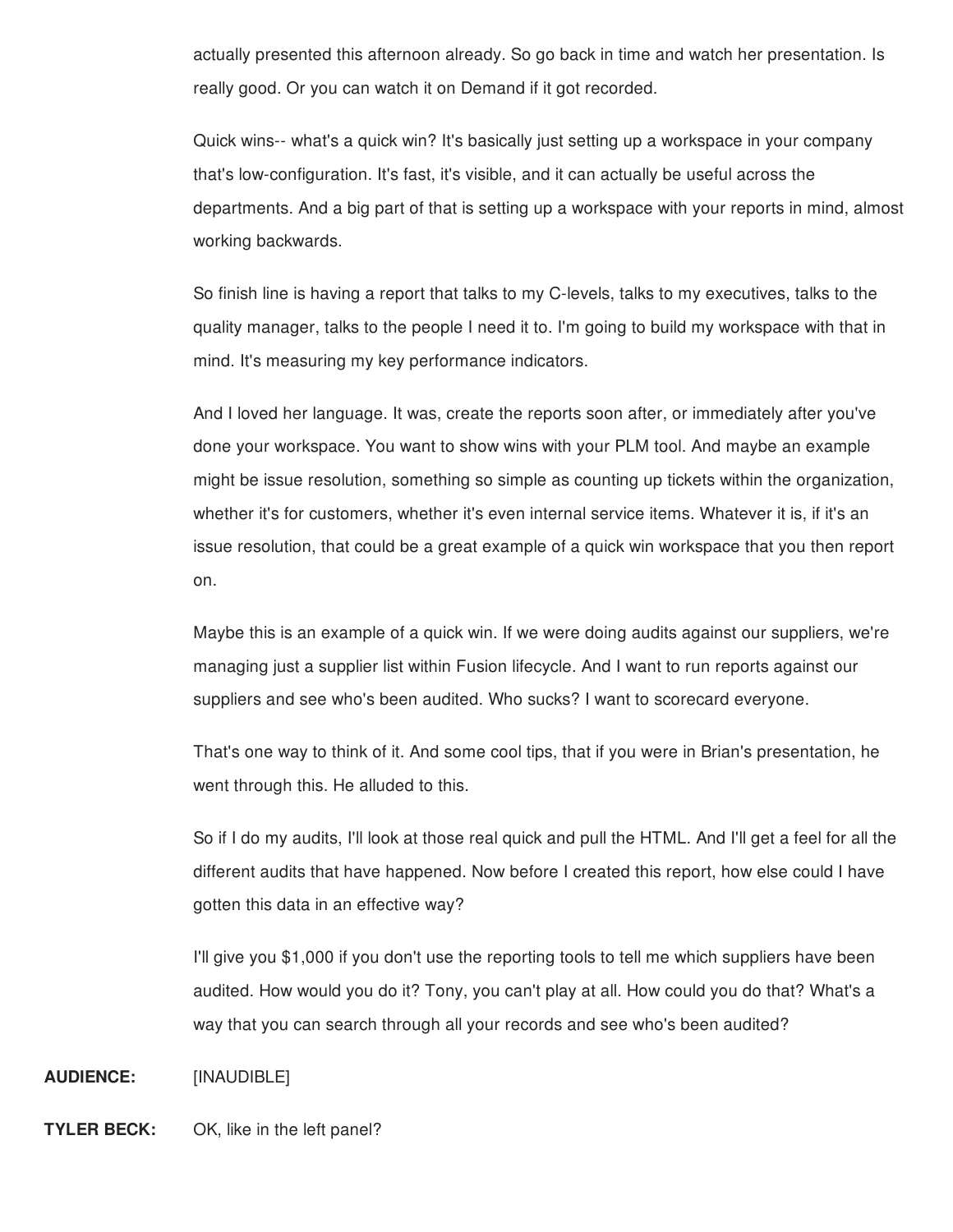**AUDIENCE:** [INAUDIBLE]

**TYLER BECK:** Yeah, exactly. And this is another way to cheat. And it's a way of actually reporting. So I go to my supplier workspace. I actually have an audit workspace, or supplier.

> And all I do is a simple search, like, I create one, suppliers with audit. Let's edit that one. This is using the same functionality as our reporting.

> And this is a great way-- you might even think of, this is your first draft of your report. You can refine it. You can even search within this workspace. Let's edit it and look at it.

So if I wanted to refine it, how would I? I've got the data that comes into it. That's great.

But is there a way I could say, eliminate [? Marata, ?] or eliminate someone that's already ISO 9000-certified, or eliminate someone? Can I can I filter these? Yeah, I set that up. That was a softball. Come on.

So you can filter. You can filter on if they're ISO-certified comments, whatever it is. So you can think of this as reporting, as well.

This is the HTML report that we created for suppliers with an audit. And I want to go to-- how do I make something fancier, where I do audits of suppliers and it says, which one? Who's done this one? Anybody run this one before? It's pretty slick.

It's just an [INAUDIBLE] report. And it just asks me, hey, which one did you want? And I'd say [? Abricon. ?] And It would bring up any records. Did you mean [? Abricon ?] or [? Abricon? ?]

So those are the records. And I can then look at the items. Now how do I set it up? Let's run through that. It's pretty easy.

When I'm setting it up, I have disabled grouping. This is not a chart.

I put any tab or fields that matter. And then the supplier filter contains, I leave this blank. And it's just an edit at run time. That's it. That's the trick.

So it's every time you're about to run the report and process it, it does this pre-run. It asks you what values. And you can set it up based on a filter.

Let's take a step back. Let's not look at the software for just a minute. You guys are doing great. It's 5 o'clock, my first day. Good job.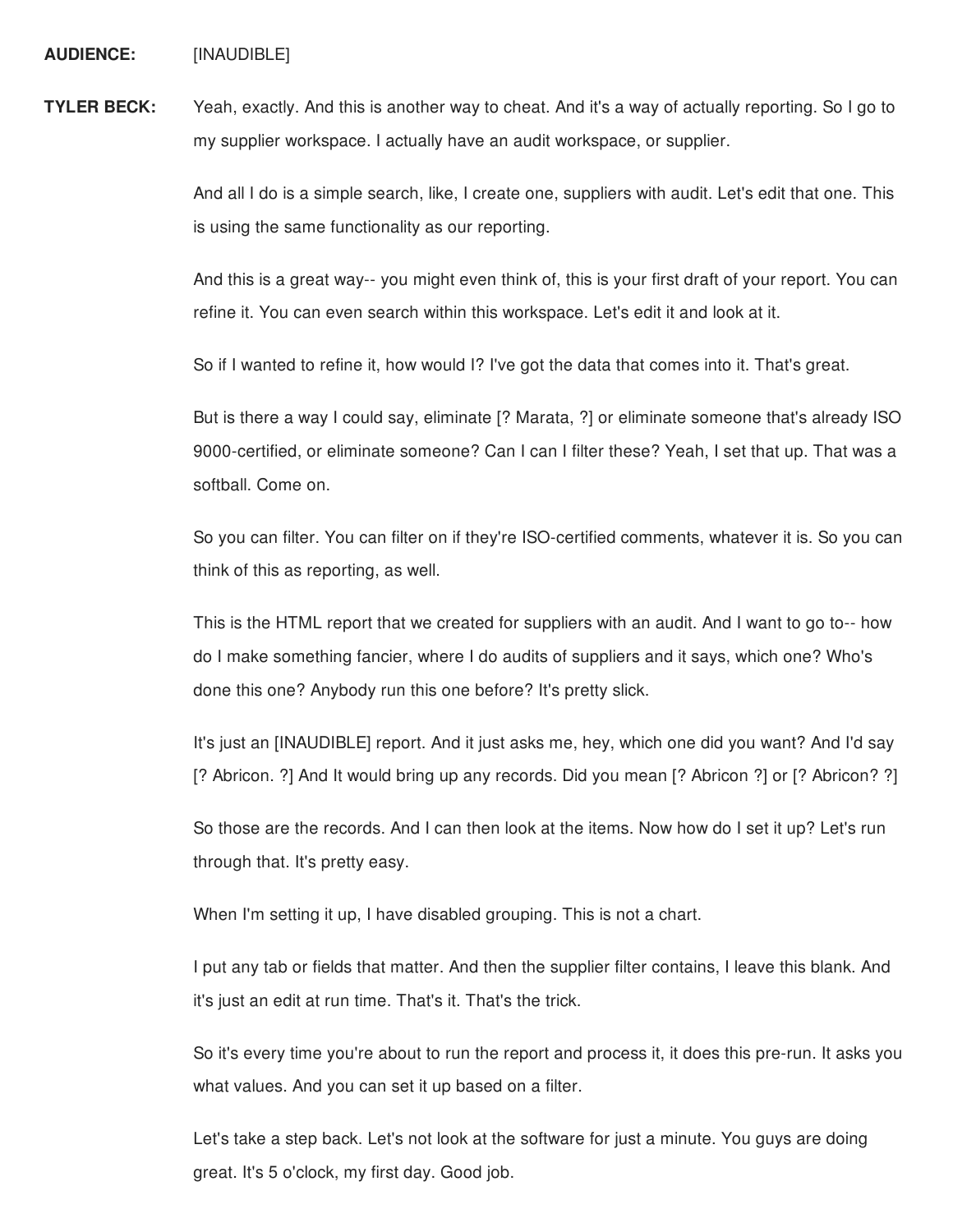OK, let's talk about just data visualization for a little bit. Let's talk about reporting and understanding what we want to communicate.

I had the chance to hear Scott Berinato speak. At the time, he was with Harvard Business Review. And he's a big guy on DavaViz data visualization. It's a hashtag. You can check it out.

*Good charts* is the book. It's a great read. It's pretty aesthetically pleasing. He's got some cool charts in it where he's conveying really complex data in an understandable way, which is cool. But he also gives a framework of, how do you convey data?

Let's ask the question. So let's talk about beer. Yeah, beer. Let's just talk about it. You said it.

Game over. We're out. We're leaving.

Let's talk about beer at our American ballparks. Would you say it's outrageous without even thinking about it? Yeah you're right. It's outrageous.

OK, East Coast-- raise your hand. East Coast is more expensive, or West Coast? The Giants in San Francisco, or the New York Yankees, Boston Red Sox, the Cubbies in the middle. Who says East Coast-- show of hands-- is the most expensive beer for a ballpark beer? OK who says West Coast? All right, OK.

So he gave this chart. I'm sorry the rest is kind of low. But they're approaching \$8.

Red Sox wins, east coast. That's a cool ballpark though, isn't it, Kerry? Diamondbacks cheapest.

Now this is great. And the trivia is over. And Yeah, we did it. But it doesn't really say much to you. You're like, this guy makes a living doing this? I could do that in Excel.

So the average is \$5.98. The caveats, that aren't even mentioned, they're not comparing like to like. The beer at Red Sox stadium is slightly bigger than the one at Diamondbacks stadium. He's not mentioning that.

So he said, that doesn't talk to you. It doesn't really tell you what I want to know. So he took at it. And he's like, OK, so what do we do?

What is the main idea? And how do I make that stand out? And how to adjust what's around it?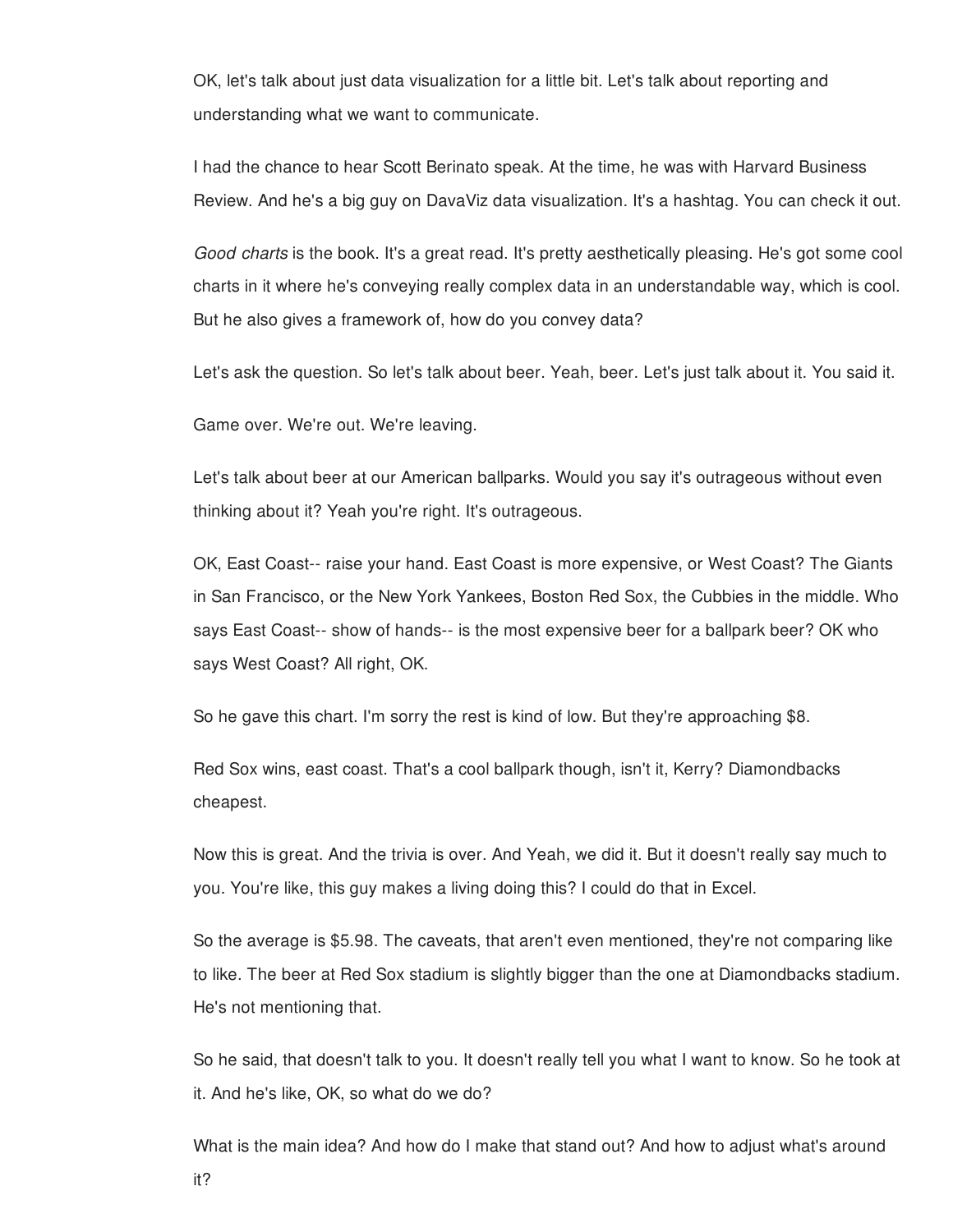So that's his framework. And he gets further into that in this book. But how does he make this relate to your everyday buying beer experience to what it's like at the ballpark?

So he tries again. And immediately, he says, if you were to buy it by the case--- you go to the case in your hometown, it's \$20. at Red Sox stadium, it's \$186 for a case. You could get nine cases.

And what's awesome is, the cheapest-- the Diamondbacks are still four cases. You could get four cases at home versus one at the ballpark. I love his language, too-- expensive, unconscionable. That's great language for pricing of beers at a ballpark.

And that was a cool chart. It's a cool graph. So I like how he refined the message. I like how he attacked it.

So I I'm talking about change orders. How do I refine this change order and tell you what you really want to know? You look at it, and you're like, yay, you made a chart. That's so great. And we would have killed to have this chart at my last company. So I'm not going to belittle that.

How do I tell you what you really want to know about the change orders? What do you care about when you say, how many change orders did we have this month, this year?

- **AUDIENCE:** [INAUDIBLE]
- **TYLER BECK:** Yup, you do. You're getting paid. If it's quality-related, like--

**AUDIENCE:** [INAUDIBLE]

**TYLER BECK:** Yup. Were they resolved? Do you care about initial release? If you're thinking about quality, if you're thinking about quality issues, cosmetic issues, supplier issues, initial release-- that's different. I don't want that in the bucket.

> I would exclude Initial Release maybe, and see, does that make it pop? The initial release is taking up space. And it's taking up the message.

> So how would you do that? How would you refine that plot in Fusion Lifecycle? Let's do that real quick. Bring up that change order plot. How do I get it to work like this?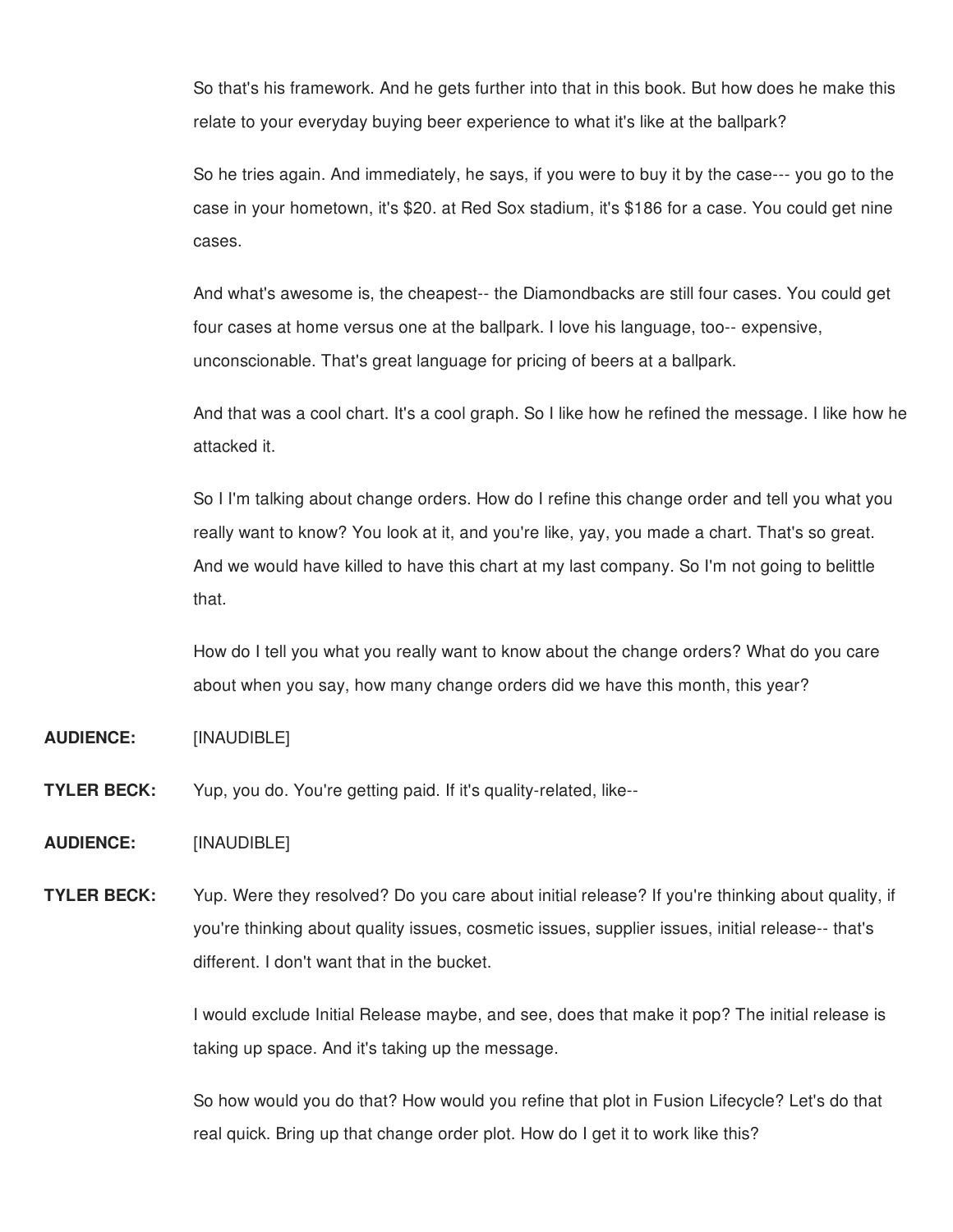I'm bringing that up to 2-D. Maybe you can see it a little better. Do I need to go to 720? It's going to fail now. You angered it. OK don't look directly at it.

So change orders by reason code-- cosmetic quality 36% of our change orders. Quality issues, almost 19%. That says something to me. That's one in five. Having problems with good quality?

That's not getting blurred by Initial Release. Now do we need to refine it further? Maybe, if that's really the message I want to tell my engineering manager, I want to tell my CFO. Who am I talking to? And how do I want to communicate it?

OK, so on that same one, let's look at-- how else could we talk about the change orders in a way that is effective for creating anxiety around what we need to still get done? I was thinking about this.

Tony mentioned this one. This is a great one. [? Tony ?] [INAUDIBLE] about-- what about change orders that are still open? And how many days have they been open? How would I look at something like that?

So I started playing with it. And it was an iterative process to get this chart. I played with multicolumn chart, I grouped it by priority.

So this was a high-level change order. This is low. This is medium. I can see it by week.

And I look at that I'm kind of like, all right, well week 46, there's a few. There's a week from 45. And there's one from week 9. Does that tell you the urgency of how bad that is, that we have one from week 9? Maybe not.

So we look at days. You can try looking at days. And I'll stack them so that I just-- I just want to know how many there are. I would like to understand their priority.

This is a little better. This is November 9th, November 11th, a few days ago, 14th. Great, those are what's open.

And then boom. One from March 3rd is still open. And it's a high priority. Did it just slip through? It should have been closed. What happened?

Does this communicate to you like the seriousness of that one. You have to look at the data pretty closely. There's not a scale.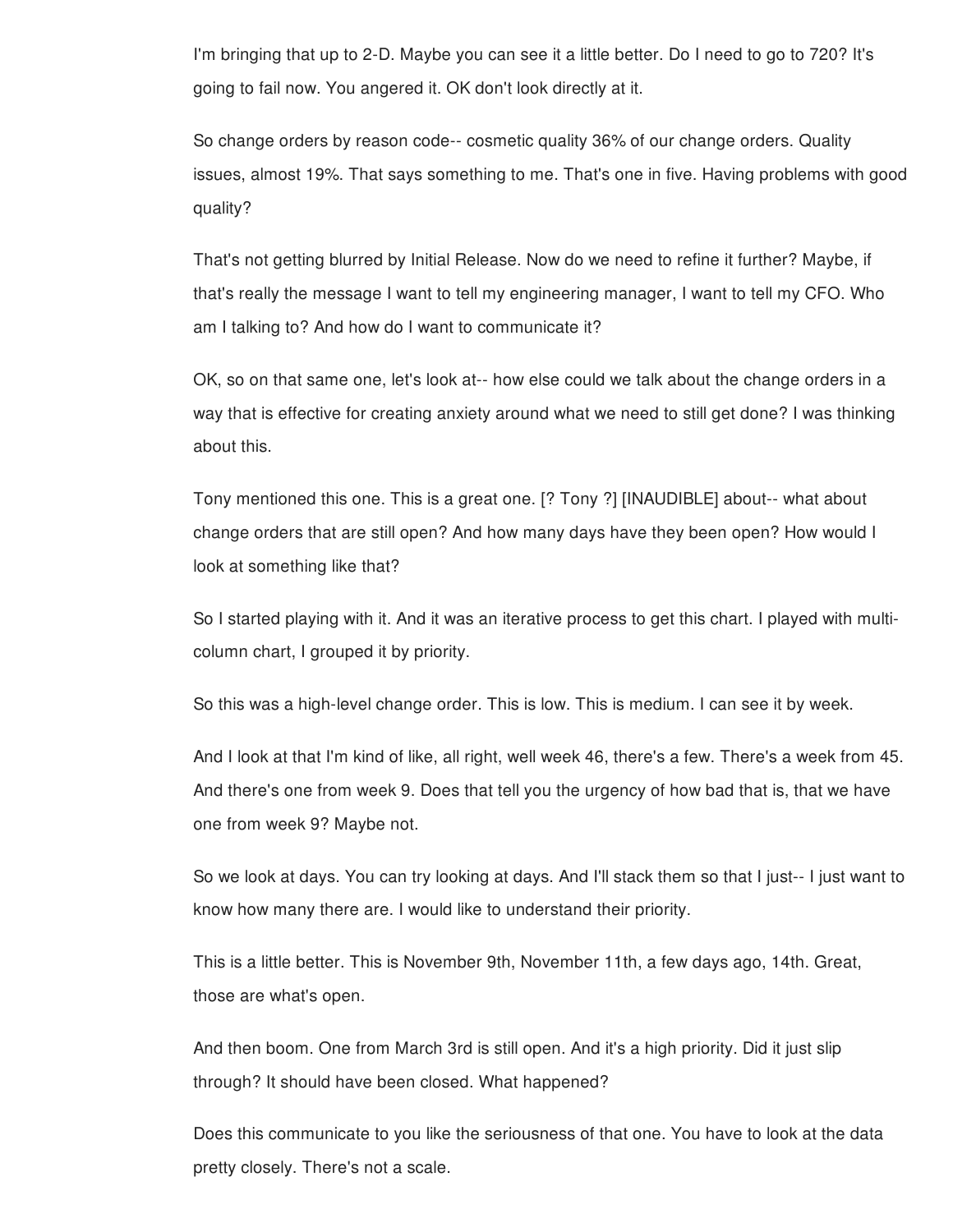Another way you could do it is how about, change orders open more than 30 days. Boom. Yes, finally. All I even put a "not cool" baseline.

If there's more than one, it's not cool, or one or higher. So communicates. That's effective. That talks to us, right?

How did I create that one? Let's take a quick look on set up for tips on that. How do I do that?

And I played with this for a while. I'm sure there's some ninjas in here that would have figured it out in a few minutes. But that's how it goes.

So how did I create this? It was a chart. I grouped it by the last date somebody touched it. And then I cruised down. And I filtered--

What would you filter out? For all your change orders, what do you not want to see in this graph?

- **AUDIENCE:** [INAUDIBLE]
- **TYLER BECK:** Yup, you want to do a date. So 30 days old, at least, when it was last touched. Perfect. Is it OK that it got started 30 days, 35 days ago? That it's just created? Do you want to see that?
- **AUDIENCE:** [INAUDIBLE]
- **TYLER BECK:** Yeah, you don't want to see Completed. That's right. So I would say, does not contain released or approved, whatever the language is that you use. Where's my filter? There we are.

Does not contain Approved. And then, Earlier Than or Greater Than plus or minus number of days. I did 30 the first time. And nothing came out, because it went 30 days ahead. That didn't work.

So I did negative 30. And boom. That's that one change order that slipped through the cracks. Not cool.

Don't be afraid-- I'm not saying this out loud. Don't be afraid to use other tools to do your reporting, too. You can export to Excel. And then you can spend more energy-- if this is for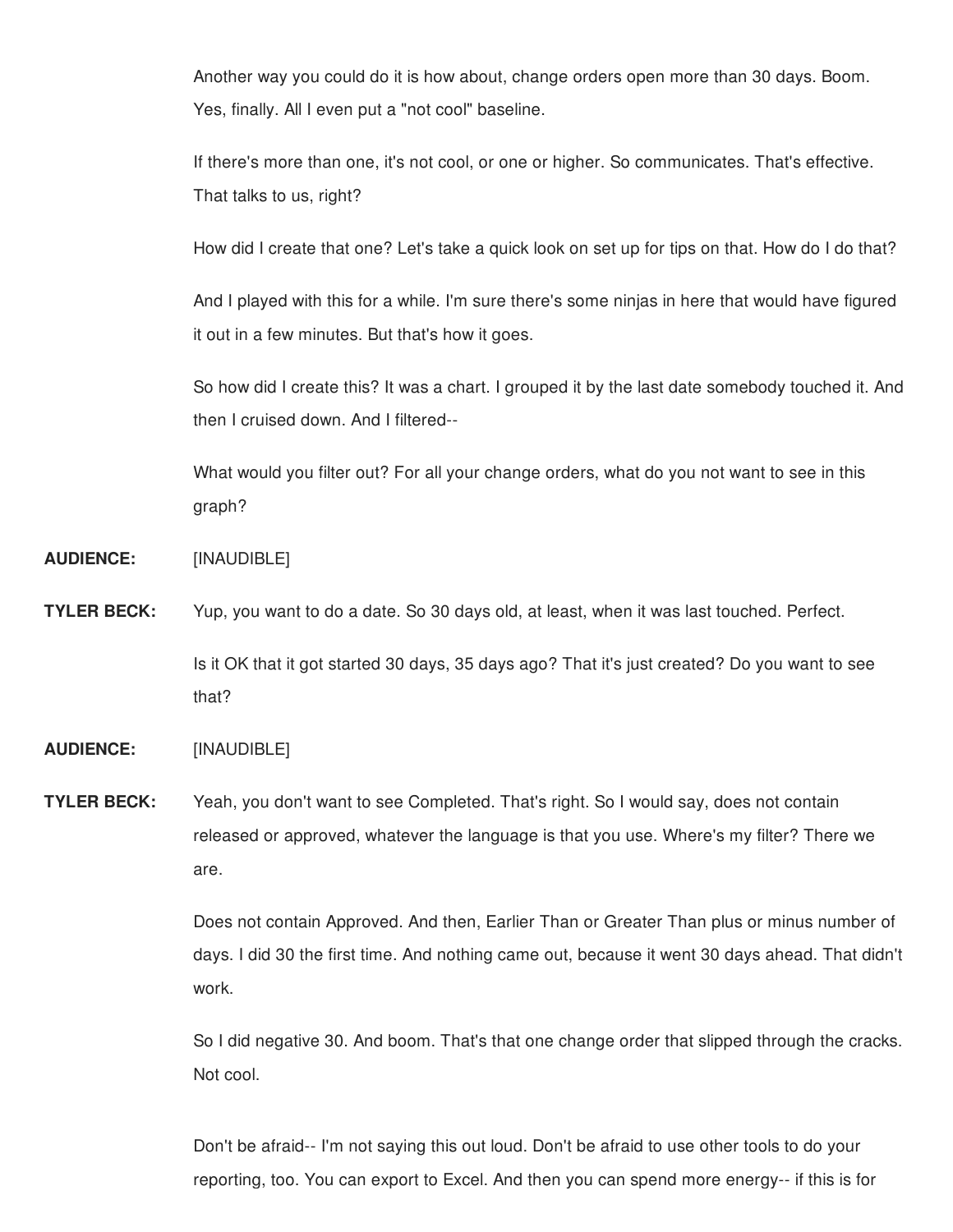your CFO, this for your CEO, it's OK that that chart in Fusion Lifecycle isn't quite exactly how you want to communicate to your CEO.

reporting, too. You can export to Excel. And then you can spend more energy-- if this is for

To export the data in Excel, a few that I've played with I like, Datawrapper is free. It does have some paid options. Tableau's free option was great. It was really cool.

So some cool reporting tools for getting a little bit fancier, a little bit more aggressive on some of your reporting. So I started playing with this, like my change orders that are still open. And they weren't quite right. It wasn't quite communicating the way I wanted to.

Those are the ones by priority from November. And I have this one for March. I don't know about that. Doesn't really help.

This one, maybe. But it's grouping by the same color. That doesn't talk to me. It doesn't tell me that this one, this outlier, is a problem, and what still open. This one, the color is OK. But it's not laid out well.

So continue to play with it and massage it until it works. But this talks to us. This tells us on a day-to-day basis with a dynamic plot within Fusion Lifecycle, it's updated automatically. And it tells you what's still open.

Let's do a quiz. So if you wanted to communicate to your company-- we hire you for a startup. And you guys are selling widgets, whatever.

And you want to show that people are actually buying on their mobile at certain parts of the day more than they do desktop. We need to increase our ad spend right at that time to get all those mobile buyers that we can. And then we ignore them the rest of the day. And we advertise to our desktop prospects and clients.

Which chart communicates that the best if you're trying to get ad spend from your CFO? That's what he's going to listen to is the data. So the first one, that's sales by time of day.

Desktop's clearly the winner. Great. That dwarfs everything, which probably makes your CFO say, why are we even talking about mobile? Desktop is everything. It's not.

You go to the next one. And you start to see that mobile and tablet, they're maybe having a little peak early in the day, like you'd guess, early in the morning before people are at their laptops, at their PCs. They're on their phones. That's a little better.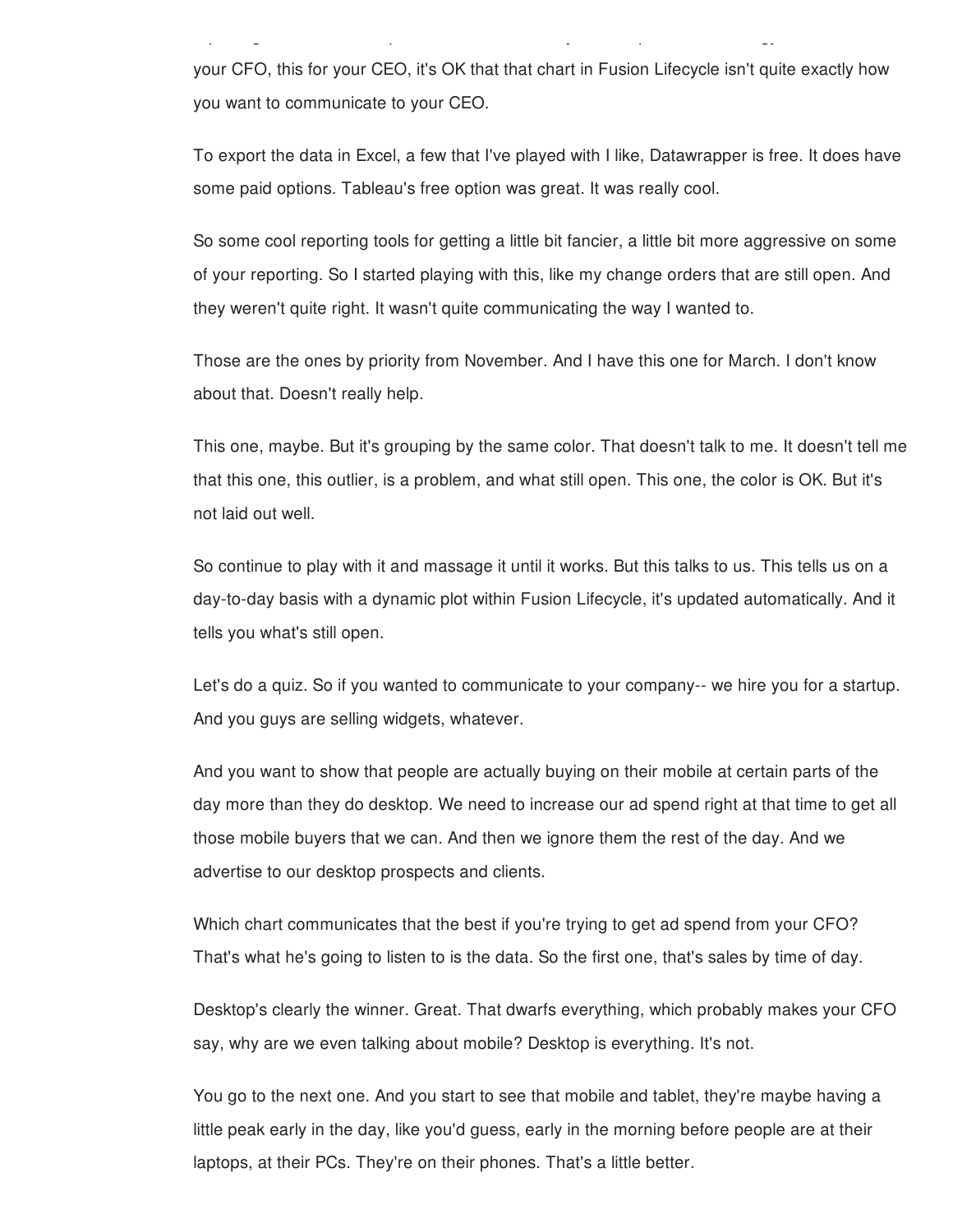And then this one, you can see where mobile actually has its uptick versus desktop. So kind of cool. It's conveying the same data. You're just finding and honing the message on what you want to communicate.

I'm going to get into just some quick tips, little ones, and we'll run through a quick summary. And we'll wrap it up. This one straight from [? Brian ?] [? Shannon. ?] Every workspace deserves its own report, its own search in the left panel out in the [? WorkSpaces. ?] So I've got my own report. And I've got that left panel search.

He even went as far as to say-- I love this. I've started adopting this. It's, you should have an exportable report ready to go that you can then manipulate it. Like if it's all your items and BOMs that you can export those on the fly. And then edit and change those-- so having those exports ready.

That cool shortcut to your item with the HTML-- And what was the got you? Grouping, yeah. You turn on the chart for grouping. Then you lose that capability.

Again, reports are a terrific import and export tool. It's a great way to do this. So having those reports ready--

I was doing this for the presentation. You probably noticed. I just had my Google Chrome bookmarks. I use those for Fusion Lifecycle often. But for my reports I do, as well.

So you might put them in a folder. You might organize how it helps you. But I've got some of my key reports. And what's cool about that? Why would you do that, other than like, I can bring it up separately?

Actually, it gives you the full-sized screen as opposed to the little mini that you get when you enlarge your dashboard. There is that option. That's cool. So you supersize your plots.

I found this the other day. It was one of our AEs turned me on to this one. So I saved three shortcuts, my home page, my change order workspace, my reports.

Really easy to do. You just you save those. And then you right-click and say, Open all of them at once.

So it's kind of like get started for the day Fusion Lifecycle. I don't have to turn on items and BOMs turn on change orders-- if that's where I'm going to go look, and my reports. It's pretty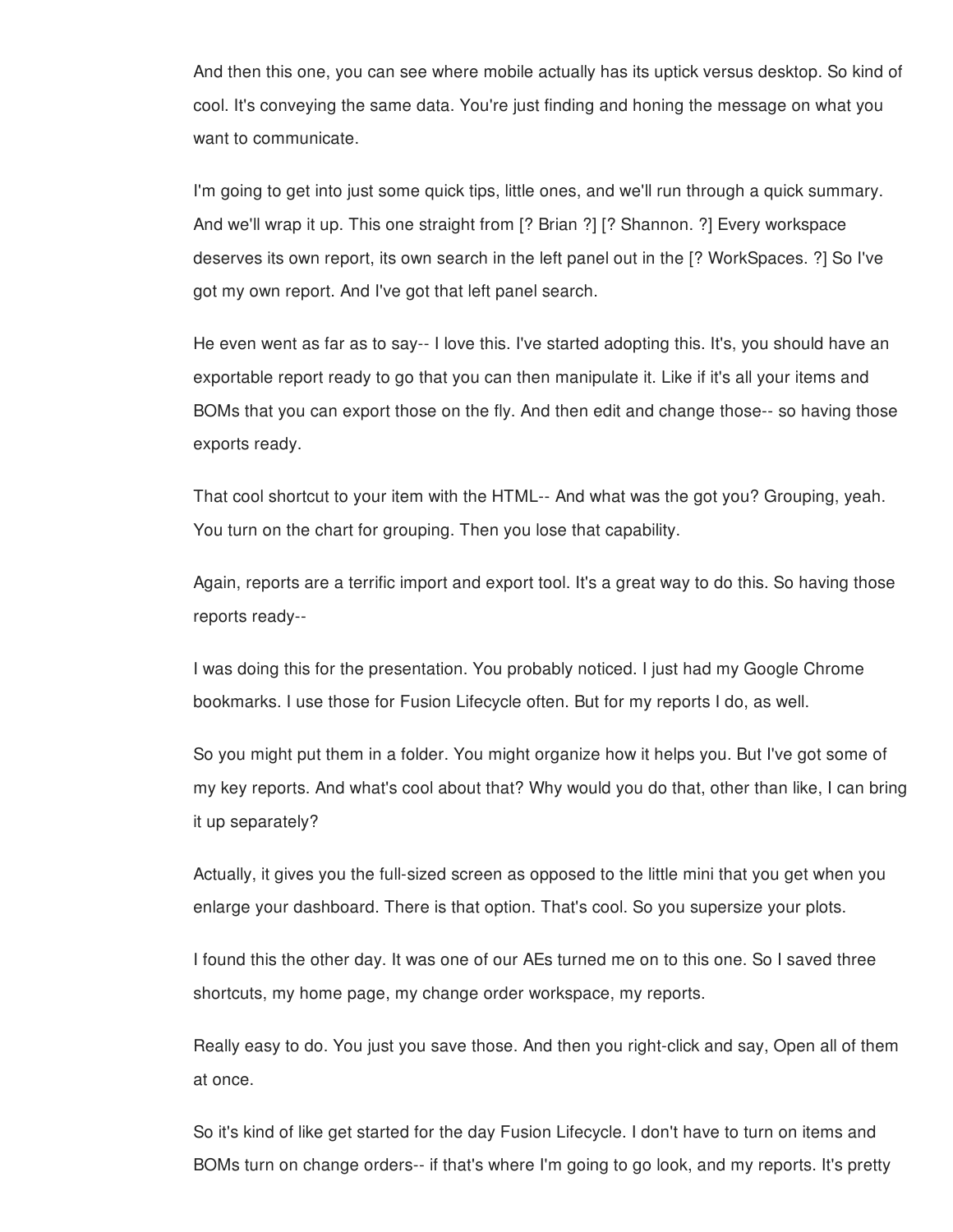easy.

See that again. So you right-click on it. And it's just, Open all bookmarks. You can do that in a new tab or a new workspace.

But it opens all three at once. I love that. And you could open all your reports at once in that folder, as well, if that is beneficial.

Print views-- another way to kind of visualize data, share data, is print views. And this is just the ability to create different parts of your WorkSpaces. You've got basic print view, advanced print view. I put those in the handout, along with the video explaining-- the beginner's guide to reporting.

This is an advanced print view, HTML editor. And you can look at-- an example might be your tasks and your projects workspace, where you want to see that type of report in a printable fashion, you could use your advanced print view to create on your tasks workspace. So it's a good one if you're trying to share these out often and you want to be able to do it and replicate it.

Another tip-- say I come to work at your company. And you fire me. It doesn't have to be that dire. It's just-- got a new opportunity. I get hit by the proverbial bus, to quote Brian.

We just added this functionality recently that you can come in and transfer the ownership of these reports to other users so it's not lost. So you can change the ownership. Yeah.

**AUDIENCE:** [INAUDIBLE] [? ownership ?] is there a way to make the owner

**TYLER BECK:** That's a great question. Brian, do you know? OK.

**AUDIENCE:** [INAUDIBLE]

**TYLER BECK:** Yeah it's a great request. I put this in the handout for the class. Just some data visualization tips. There is a great TED Talk on DataVis that was I thought was fascinating.

> So if this is a part of what you're trying to communicate, if you're communicating the value of PLM, it's important that you have these reports that share that data, that you're communicating the effectiveness, or the growth, or the acceleration, or when things are slowing down, or if you're trying to validate head count. Whatever it is, if you're trying to communicate these important parts, it's great to use data to do so.